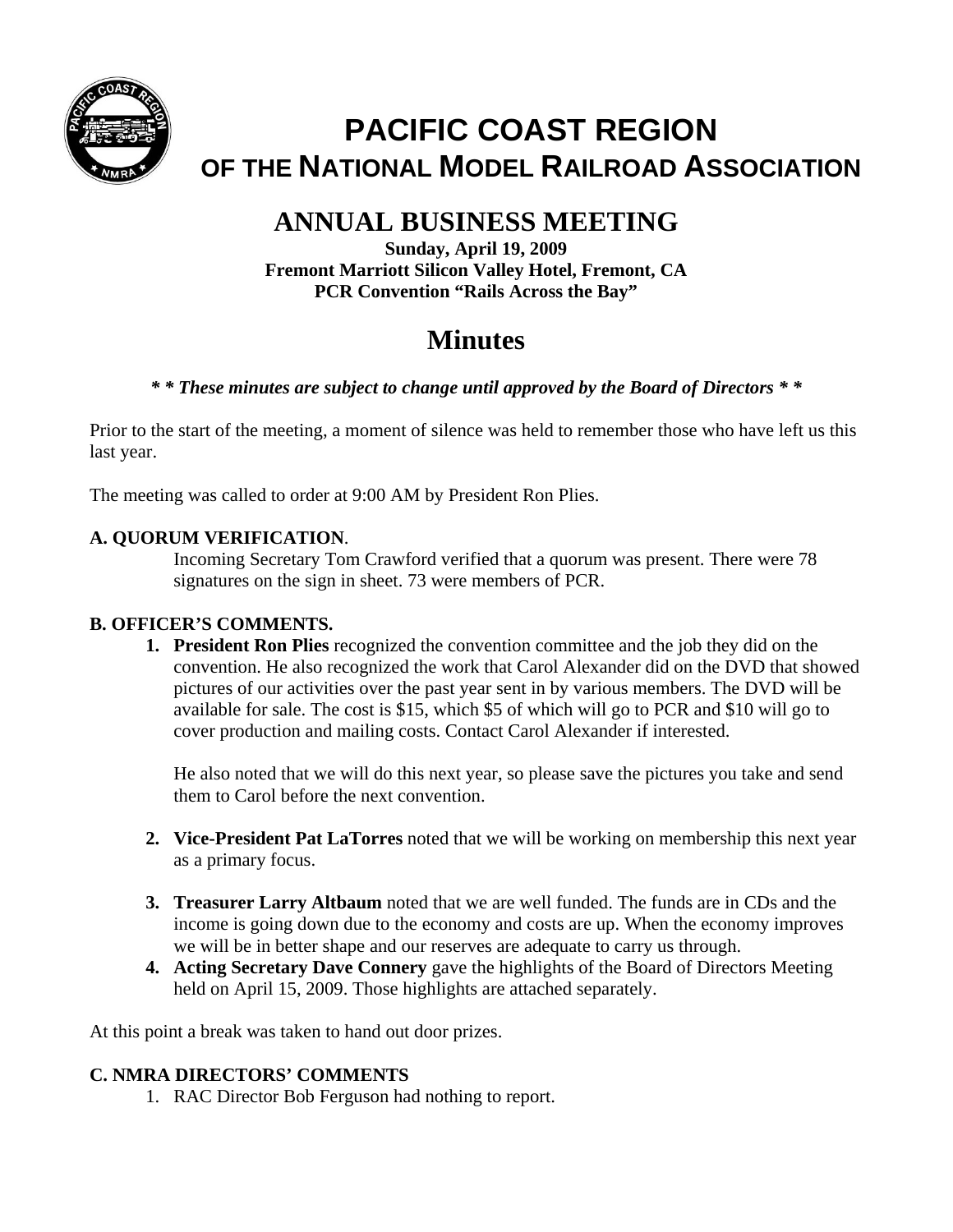#### **D. MEMBER COMMENTS (comments regarding matters not on the agenda)**

- 1. One person asked what was the convention attendance. Tom Crawford reported that we had 249 sign-ups but only 230 attendees.
- 2. Carol Alexander thanked all of those who provided pictures for the slide show and requested that people save pictures to send to her next year.
- 3. Gay Liesse thanked the convention committee for putting on an excellent convention.
- 4. Mary Moore-Campagna ?

#### **E. UNFINISHED BUSINESS** There was no Unfinished Business.

#### **F. NEW BUSINESS**

- 1. Re-elected President Ron Plies and Re-elected Vice-President Pat LaTorres were announced and formally took office
- 2. Appointed Treasurer Larry Altbaum and Appointed Secretary Tom Crawford were announce and took office.

#### **G. CONVENTIONS**

- **1. Comments regarding this convention** Tom Crawford, Chairperson, gave an overview of the convention. He reported 249 signups and 230 attendees. He noted that the convention was very successful and thanked his committee members for an excellent job.
- **2. 2010 Reno/Sparks** Jim Long, speaking for chairperson Raymond Ritch described the "Silver Rails" convention and the activities they have planned. It will be on April 28 to May 2
- **3. 2011 and beyond** Dennis Stokely, Manager of the Convention Dept. noted that the 2011 convention will be a mini convention tentatively called the "Sonoma Shortline."

The 2012 convention will be a joint convention with PNR, and then we will return to our normal sequence with the 2013 being hosted by Coast Division and the 2014 being hosted by Daylight.

#### **4. Other conventions.**

Bob Mitchell described the "City of Las Vegas 2009" PSR convention on September 2-6<sup>th</sup> in Las Vegas.

Ed Liesse noted that the PNR convention will be "Northern Lights 2009" September 17-19 2009 in Edmonton, Alberta, Canada

Larry Altbaum gave a brief status of the 2011 National Convention in Sacramento.

#### **H. ANNOUNCEMENTS**

- **1. Next Business Meeting.** The next meeting will be on May 2, 2010 in Sparks Nevada.
- **2. Other Announcements.**